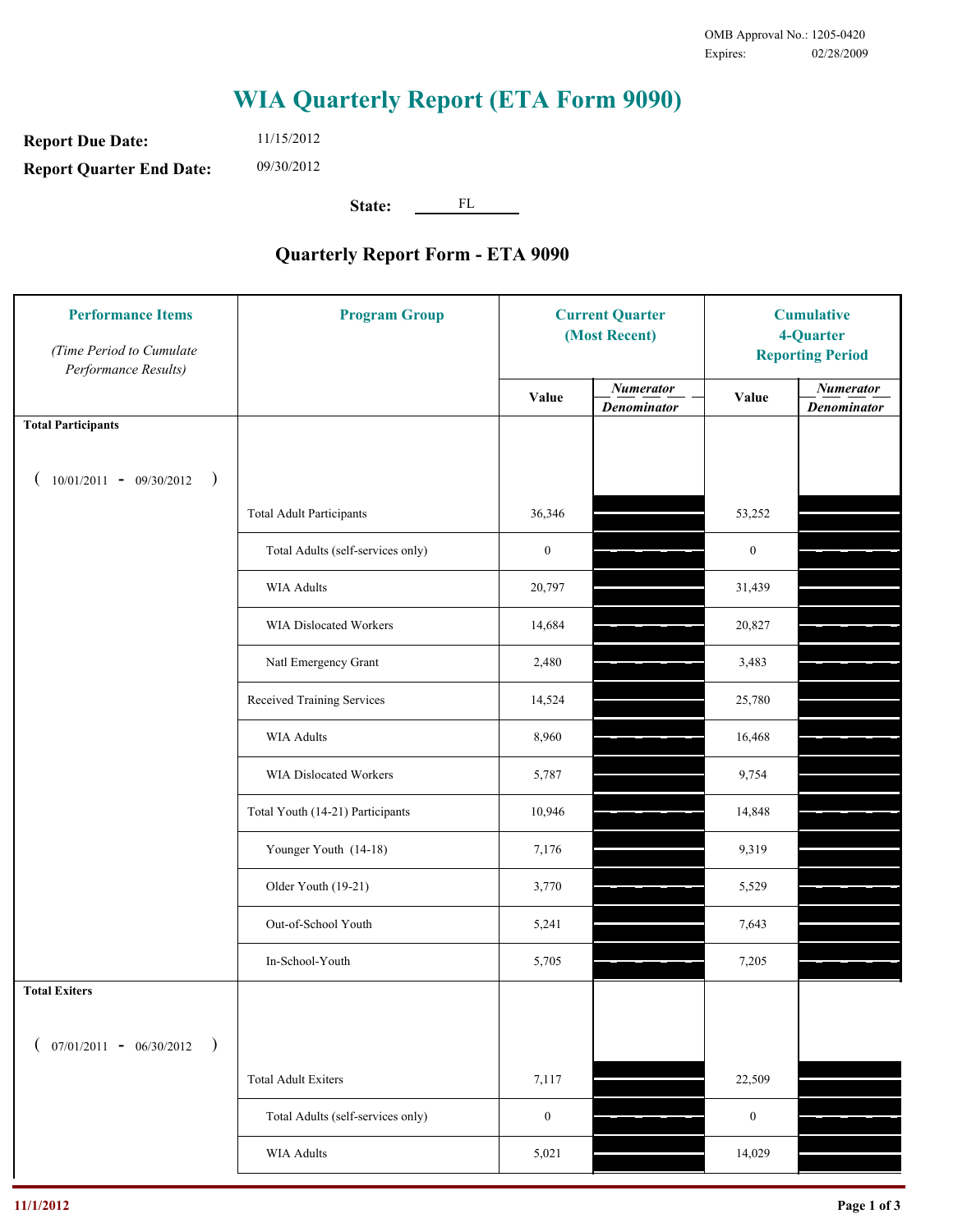| <b>Performance Items</b><br>(Time Period to Cumulate<br>Performance Results) | <b>Program Group</b>          | <b>Current Quarter</b><br>(Most Recent) |                                        | <b>Cumulative</b><br>4-Quarter<br><b>Reporting Period</b> |                                        |
|------------------------------------------------------------------------------|-------------------------------|-----------------------------------------|----------------------------------------|-----------------------------------------------------------|----------------------------------------|
|                                                                              |                               | Value                                   | <b>Numerator</b><br><b>Denominator</b> | Value                                                     | <b>Numerator</b><br><b>Denominator</b> |
|                                                                              | <b>WIA Dislocated Workers</b> | 1,999                                   |                                        | 8,366                                                     |                                        |
|                                                                              | Natl Emergency Grant          | 363                                     |                                        | 1,304                                                     |                                        |
|                                                                              | Total Youth (14-21) Exiters   | 2,090                                   |                                        | 5,850                                                     |                                        |
|                                                                              | Younger Youth (14-18)         | 1,216                                   |                                        | 3,536                                                     |                                        |
|                                                                              | Older Youth (19-21)           | 874                                     |                                        | 2,314                                                     |                                        |
|                                                                              | Out-of-School Youth           | 1,212                                   |                                        | 3,113                                                     |                                        |
|                                                                              | In-School Youth               | 878                                     |                                        | 2,737                                                     |                                        |
| <b>Placement in Employment or</b><br>Education                               |                               |                                         |                                        |                                                           |                                        |
| $01/01/2011 - 12/31/2011$<br>$\big)$<br>$\overline{ }$                       |                               |                                         |                                        |                                                           |                                        |
|                                                                              | WIA Youth (14-21)             | 64.8                                    | 464<br>716                             | 52.9                                                      | 2,580<br>4,878                         |
| <b>Attainment of Degree or</b><br>Certification                              |                               |                                         |                                        |                                                           |                                        |
| $($ 01/01/2011 - 12/31/2011<br>$\rightarrow$                                 |                               |                                         |                                        |                                                           |                                        |
|                                                                              | WIA Youth (14-21)             | 72.1                                    | 551<br>$\overline{764}$                | 75.4                                                      | 3,967<br>5,264                         |
| <b>Literacy or Numeracy Gains</b>                                            |                               |                                         |                                        |                                                           |                                        |
| $10/01/2011 - 09/30/2012$<br>$\rightarrow$                                   |                               |                                         |                                        |                                                           |                                        |
|                                                                              | WIA Youth (14-21)             | 57.7                                    | 398<br>$\overline{690}$                | 48.5                                                      | 1,275<br>2,630                         |
| Youth Diploma or Equivilance Rate                                            |                               |                                         |                                        |                                                           |                                        |
| $07/01/2011 - 06/30/2012$<br>$\rightarrow$                                   |                               |                                         |                                        |                                                           |                                        |
|                                                                              | WIA Younger Youth (14-18)     | 59.4                                    | 458<br>$\overline{771}$                | 67.2                                                      | 1,293                                  |
| <b>Skill Attainment Rate</b>                                                 |                               |                                         |                                        |                                                           | $\frac{1}{924}$                        |
| $07/01/2011 - 06/30/2012$ )                                                  |                               |                                         |                                        |                                                           |                                        |
|                                                                              | WIA Younger Youth (14-18)     | 80.4                                    | 3,071                                  | 78.8                                                      | 7,666                                  |
| <b>Entered Employment Rate</b>                                               |                               |                                         | 3,821                                  |                                                           | 9,725                                  |
|                                                                              |                               |                                         |                                        |                                                           |                                        |
| $($ 01/01/2011 - 12/31/2011<br>$\rightarrow$                                 |                               |                                         | 1,304                                  |                                                           | 5,904                                  |
|                                                                              | Adults                        | 78.0                                    | 1,672<br>1,743                         | 73.3                                                      | 8,057<br>7,842                         |
|                                                                              | Dislocated Workers            | 89.0                                    | 1,959                                  | 84.3                                                      | 9,305                                  |
|                                                                              | Older Youth (19-21)           | 74.1                                    | 238<br>321                             | 60.8                                                      | 1,114<br>1,832                         |